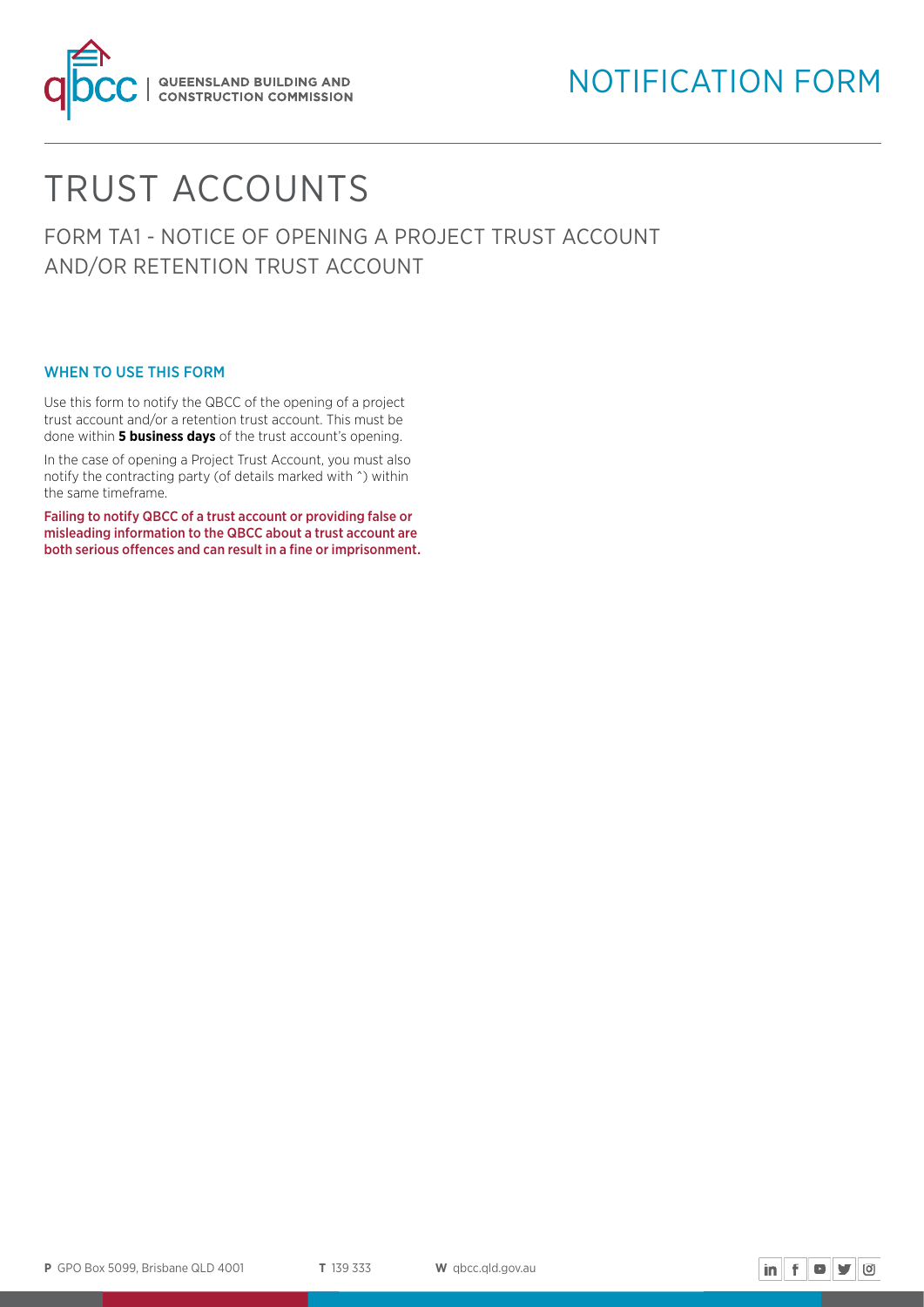

#### **TRUST ACCOUNTS - FORM TA1 NOTICE OF OPENING A PROJECT TRUST ACCOUNT AND/OR RETENTION TRUST ACCOUNT**

#### GOVERNING LEGISLATION

Notification made under sections 18B and 34B of the *Building Industry Fairness (Security of Payment) Act 2017* 

#### PRIVACY NOTICE

The QBCC is collecting personal information on this form to regulate trust accounts. This is authorised by the *Building Industry Fairness (Security of Payment) Act 2017* (BIF Act).

The QBCC must keep a register of accounts. The QBCC may publish information about trust accounts as determined by the Commissioner and may report statistics to other agencies. The QBCC Privacy Policy contains full use and disclosure details.

All information held by the QBCC may be subject to application for access under the *Right to Information Act 2009* or the *Privacy Act 2009*.

#### COMPLETING THIS FORM

- Use BLACK pen only
- Print clearly in BLOCK LETTERS
- DO NOT use correction fluid cross out and initial any amendments.

#### Return your fully completed form and ALL required documents by:

Post: GPO Box 5099, Brisbane QLD 4001

In person: QBCC Service Centres are listed on our website [qbcc.qld.gov.au](http://qbcc.qld.gov.au )



#### **PROJECT TRUST ACCOUNT NOTIFICATION**

#### **2A. PROJECT TRUST ACCOUNT DETAILS**

Complete this section to notify the QBCC of a project trust account Please enter the account name EXACTLY as it appears on bank records.

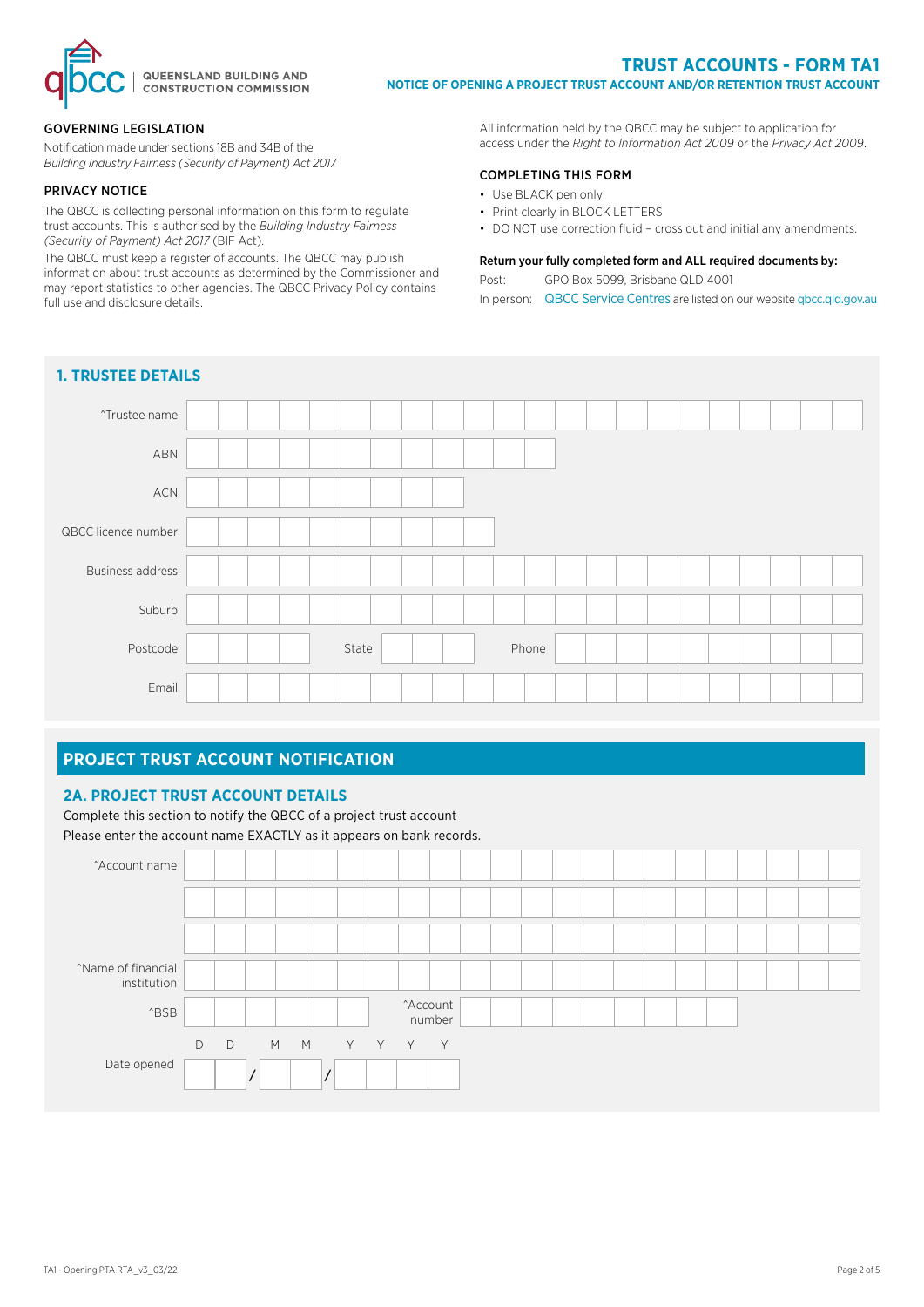

## **2B. CONTRACT DETAILS**

| Contracting party         |                                                                                                                                                                      |             |  |   |                    |  |       |       |   |   |                                       |          |  |   |   |   |   |       |  |   |
|---------------------------|----------------------------------------------------------------------------------------------------------------------------------------------------------------------|-------------|--|---|--------------------|--|-------|-------|---|---|---------------------------------------|----------|--|---|---|---|---|-------|--|---|
|                           | D                                                                                                                                                                    | $\mathsf D$ |  | M | M                  |  |       | Y Y Y |   | Y |                                       |          |  | D | D | M | M | Y Y Y |  | Y |
| Contract date             |                                                                                                                                                                      |             |  |   |                    |  |       |       |   |   | Contract practical<br>completion date |          |  |   |   |   |   |       |  |   |
|                           | D                                                                                                                                                                    | $\mathsf D$ |  | M | $\mathsf{M}% _{0}$ |  | Y     | Y     | Y | Y |                                       | Contract |  |   |   |   |   |       |  |   |
| First subcontract date    |                                                                                                                                                                      |             |  |   |                    |  |       |       |   |   | value<br>(ex GST)                     |          |  |   |   |   |   |       |  |   |
| Project description       |                                                                                                                                                                      |             |  |   |                    |  |       |       |   |   |                                       |          |  |   |   |   |   |       |  |   |
| Lot on plan<br>(if known) |                                                                                                                                                                      |             |  |   |                    |  |       |       |   |   |                                       |          |  |   |   |   |   |       |  |   |
| Site address              |                                                                                                                                                                      |             |  |   |                    |  |       |       |   |   |                                       |          |  |   |   |   |   |       |  |   |
| Suburb                    |                                                                                                                                                                      |             |  |   |                    |  |       |       |   |   |                                       |          |  |   |   |   |   |       |  |   |
| Postcode                  |                                                                                                                                                                      |             |  |   |                    |  | State |       |   |   |                                       | Phone    |  |   |   |   |   |       |  |   |
|                           | Check this box if your contract does not have a site address<br>If the project relates to multiple sites, check this box and enter remaining site adresses on page 5 |             |  |   |                    |  |       |       |   |   |                                       |          |  |   |   |   |   |       |  |   |

## **RETENTION TRUST ACCOUNT NOTIFICATION**

#### **3. RETENTION TRUST ACCOUNT DETAILS**

Complete this section to notify the QBCC of a retention trust account Please enter the account name EXACTLY as it appears on bank records.

| Account name                     |               |   |        |  |       |                   |  |  |  |  |  |  |  |
|----------------------------------|---------------|---|--------|--|-------|-------------------|--|--|--|--|--|--|--|
|                                  |               |   |        |  |       |                   |  |  |  |  |  |  |  |
|                                  |               |   |        |  |       |                   |  |  |  |  |  |  |  |
| Name of financial<br>institution |               |   |        |  |       |                   |  |  |  |  |  |  |  |
| <b>BSB</b>                       |               |   |        |  |       | Account<br>number |  |  |  |  |  |  |  |
| Date opened                      | $\mathsf{D}%$ | D | M<br>M |  | Y Y Y | Y                 |  |  |  |  |  |  |  |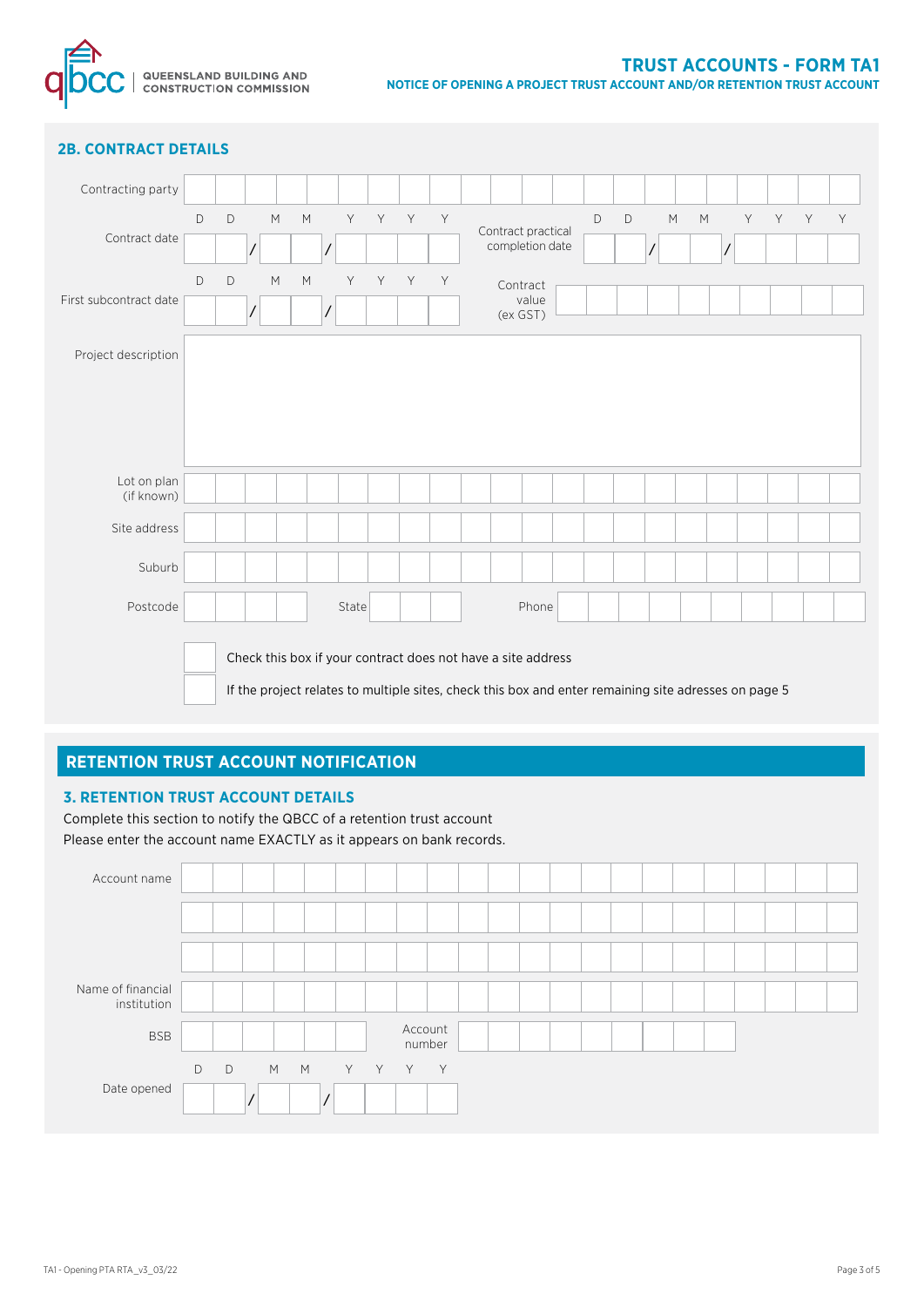

| <b>4. DECLARATION</b>                                                                            |  |  |  |  |  |  |  |  |      |   |   |   |   |  |       |   |
|--------------------------------------------------------------------------------------------------|--|--|--|--|--|--|--|--|------|---|---|---|---|--|-------|---|
| I am the trustee or a person authorised to act on behalf of the trustee.                         |  |  |  |  |  |  |  |  |      |   |   |   |   |  |       |   |
| The information I have provided in this form is, to the best of my knowledge, true and accurate. |  |  |  |  |  |  |  |  |      |   |   |   |   |  |       |   |
| I have read and understood the Privacy Notice on page two of this form.                          |  |  |  |  |  |  |  |  |      |   |   |   |   |  |       |   |
| Full name of<br>person making<br>declaration                                                     |  |  |  |  |  |  |  |  |      |   |   |   |   |  |       |   |
| Position of person<br>making declaration                                                         |  |  |  |  |  |  |  |  |      |   |   |   |   |  |       |   |
| Signature                                                                                        |  |  |  |  |  |  |  |  | Date | D | D | M | M |  | Y Y Y | Y |
| On behalf of:<br>Trustee name                                                                    |  |  |  |  |  |  |  |  |      |   |   |   |   |  |       |   |

## **5. ADDITIONAL SITE ADDRESS DETAILS**

If the project relates to multiple sites, please enter the remaining site addresses below.

| <b>SITE ADDRESS 1</b>     |       |       |  |  |
|---------------------------|-------|-------|--|--|
| Lot on plan<br>(if known) |       |       |  |  |
| Site address              |       |       |  |  |
| Suburb                    |       |       |  |  |
| Postcode                  | State | Phone |  |  |
| <b>SITE ADDRESS 2</b>     |       |       |  |  |
| Lot on plan<br>(if known) |       |       |  |  |
| Site address              |       |       |  |  |
| Suburb                    |       |       |  |  |
| Postcode                  | State | Phone |  |  |
| <b>SITE ADDRESS 3</b>     |       |       |  |  |
| Lot on plan<br>(if known) |       |       |  |  |
| Site address              |       |       |  |  |
| Suburb                    |       |       |  |  |
| Postcode                  | State | Phone |  |  |